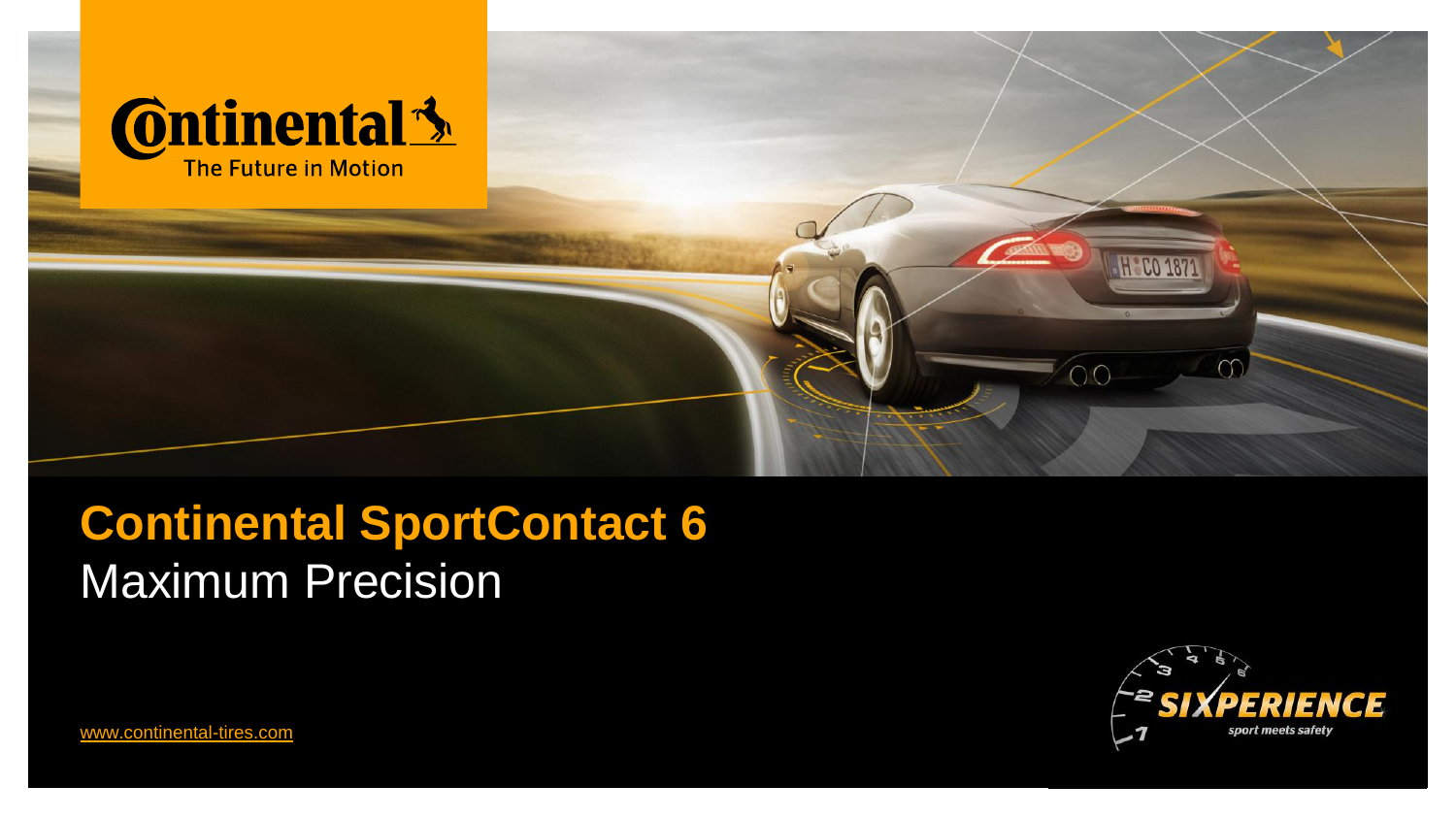### **Maximum Precision** Target Conflict



## **Ontinental 3**

Public **SportContact 6** 27/08/15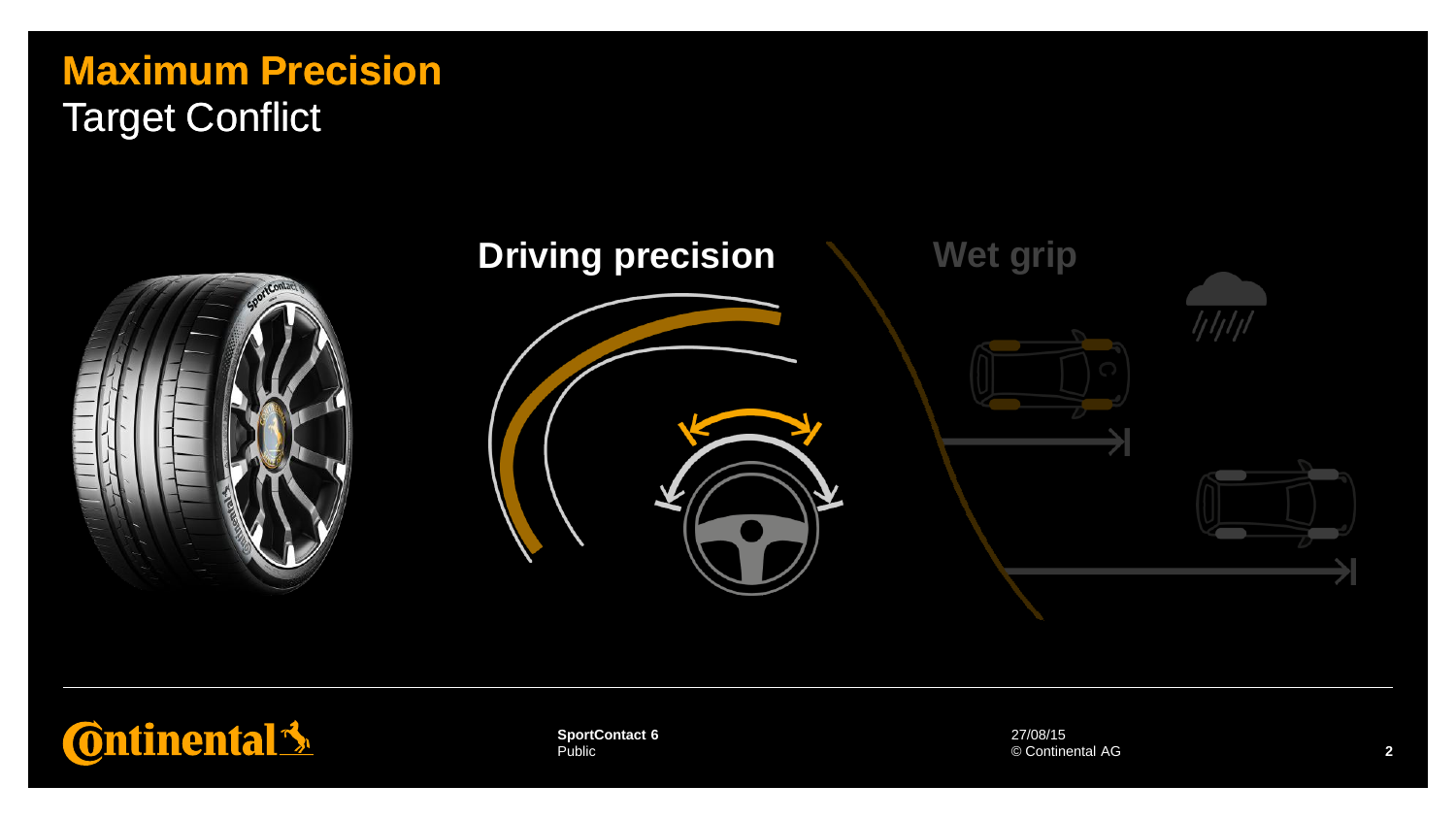### **Maximum Precision** Performance Survey of Test Program





Public **SportContact 6** 27/08/15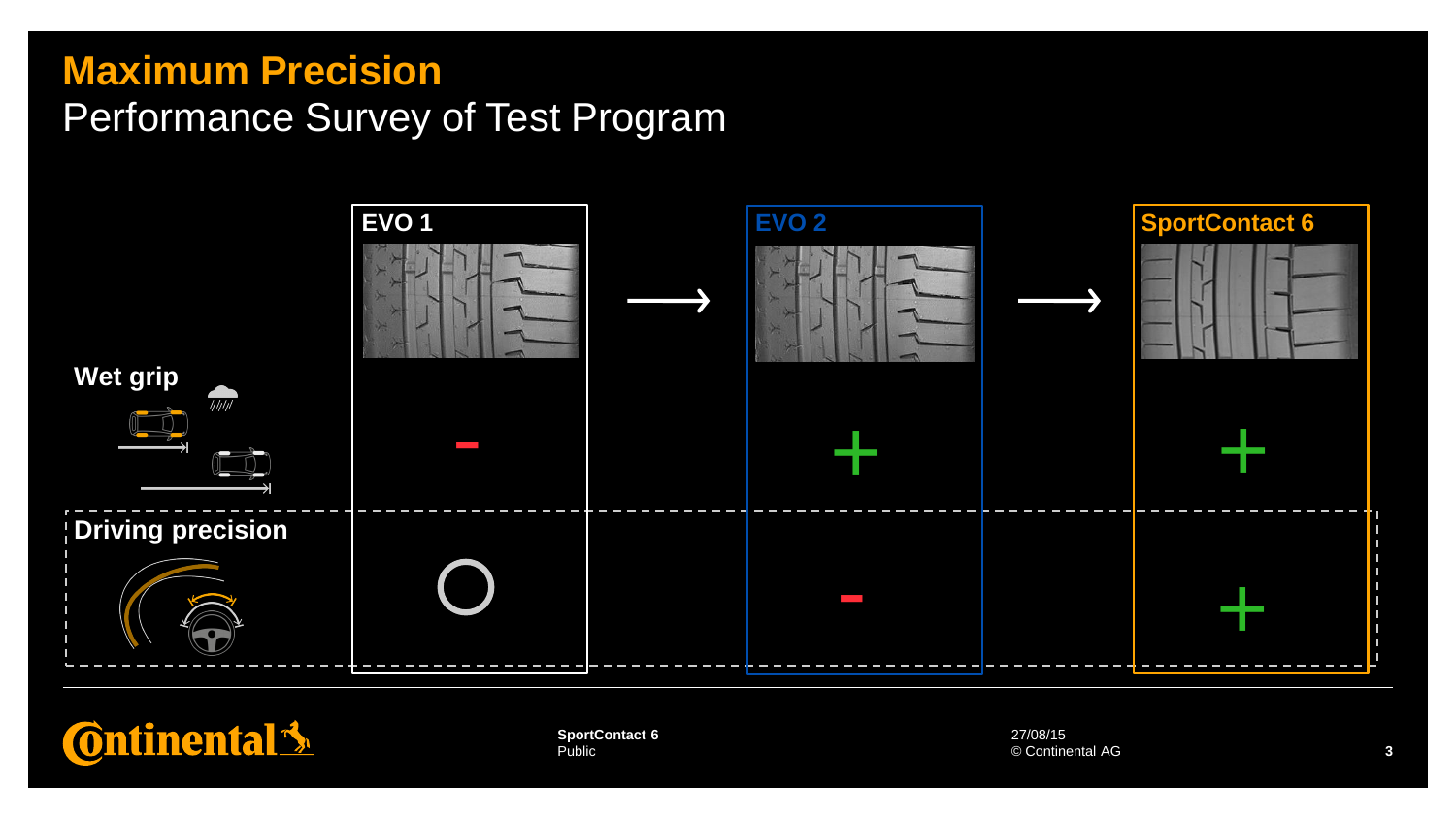### **Maximum Precision** Driving Precision

#### **Defintion of driving precision**

Maximum Control through tracking precision in corners, small steering wheel angle (STWA) effort, direct on-center response

#### **Evaluation Criteria**

- On-center response: Vehicle reaction by small steering wheel angles (STWA)
- Steering wheel angle effort: Lateral acceleration built up by large steering wheel angles (STWA)

#### **Evaluation Method**

- Subjective: Reliable evaluation by professional tire test driver
- Objective: Measurement of vehicle dynamic data on test track with data analysis of tire characteristic



## **Ontinental**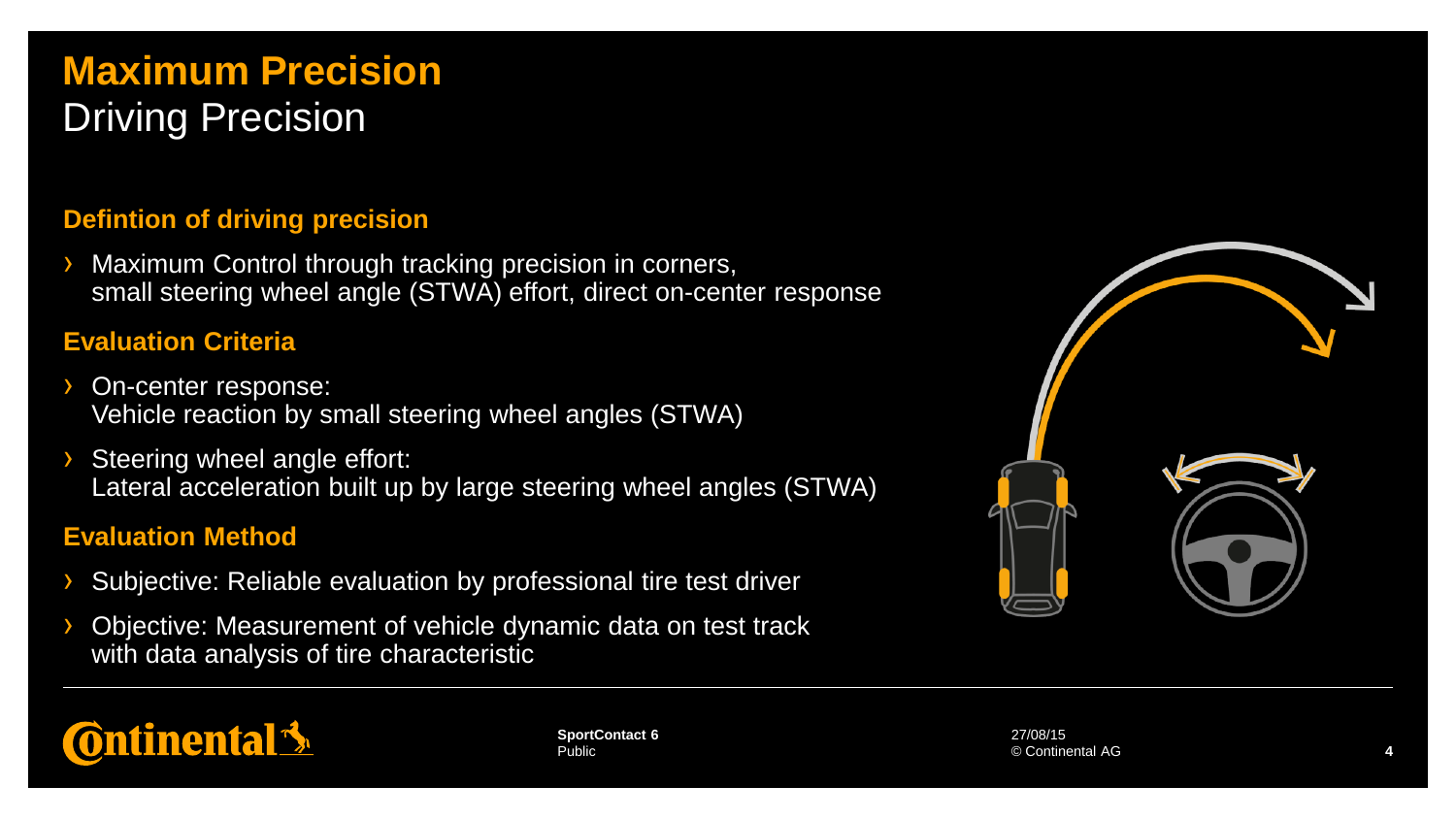### **Maximum Precision**

### Measurement System & Data Analysis





Public **SportContact 6** 27/08/15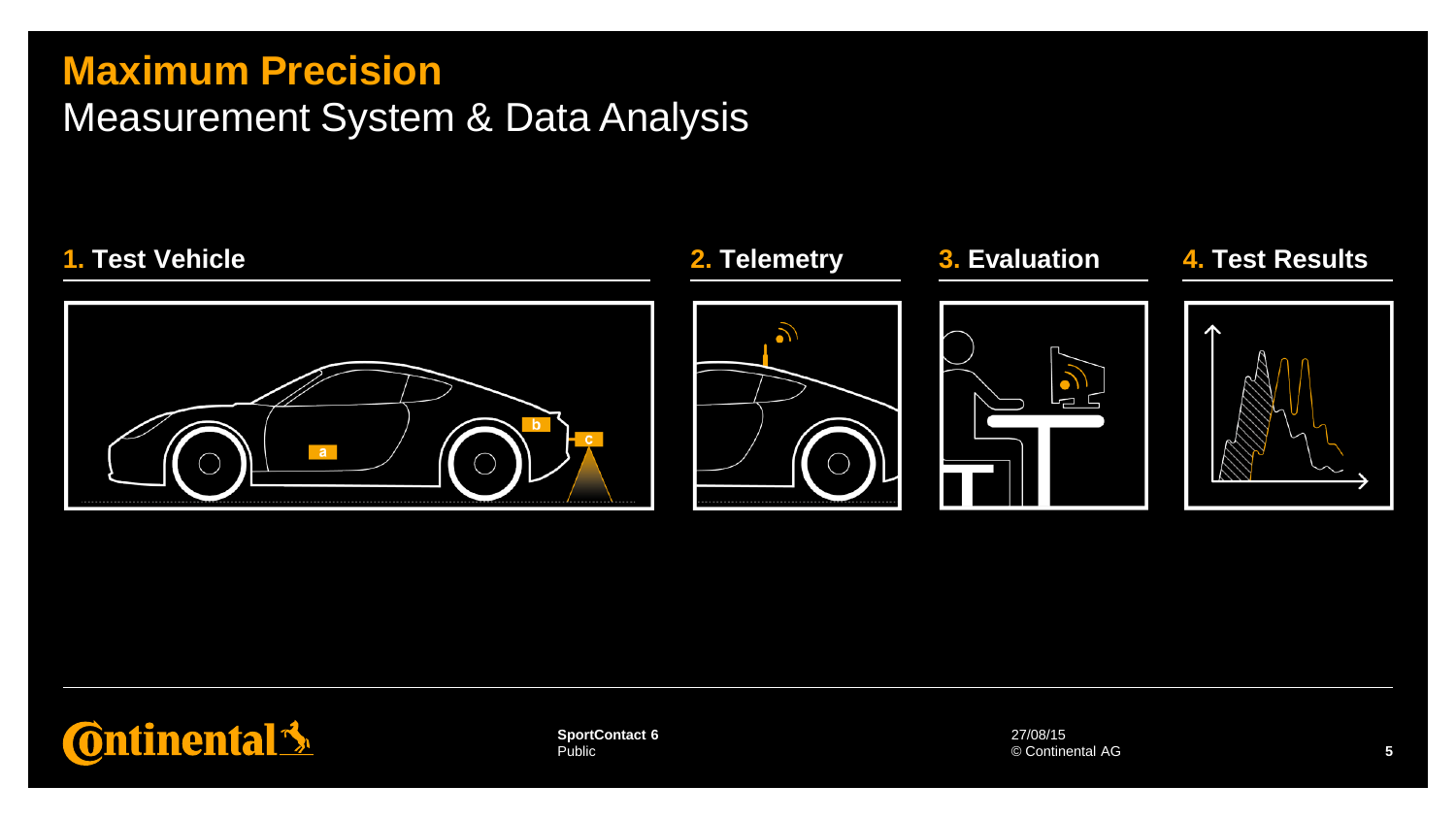#### **Maximum Precision** Test Maneuver

#### **Slalom "Steering wheel angle effort"**

› Large Steering Wheel Angle (STWA) Evaluate: Lateral acceleration build-up → constant STWA @ 110kph





Public **SportContact 6** 27/08/15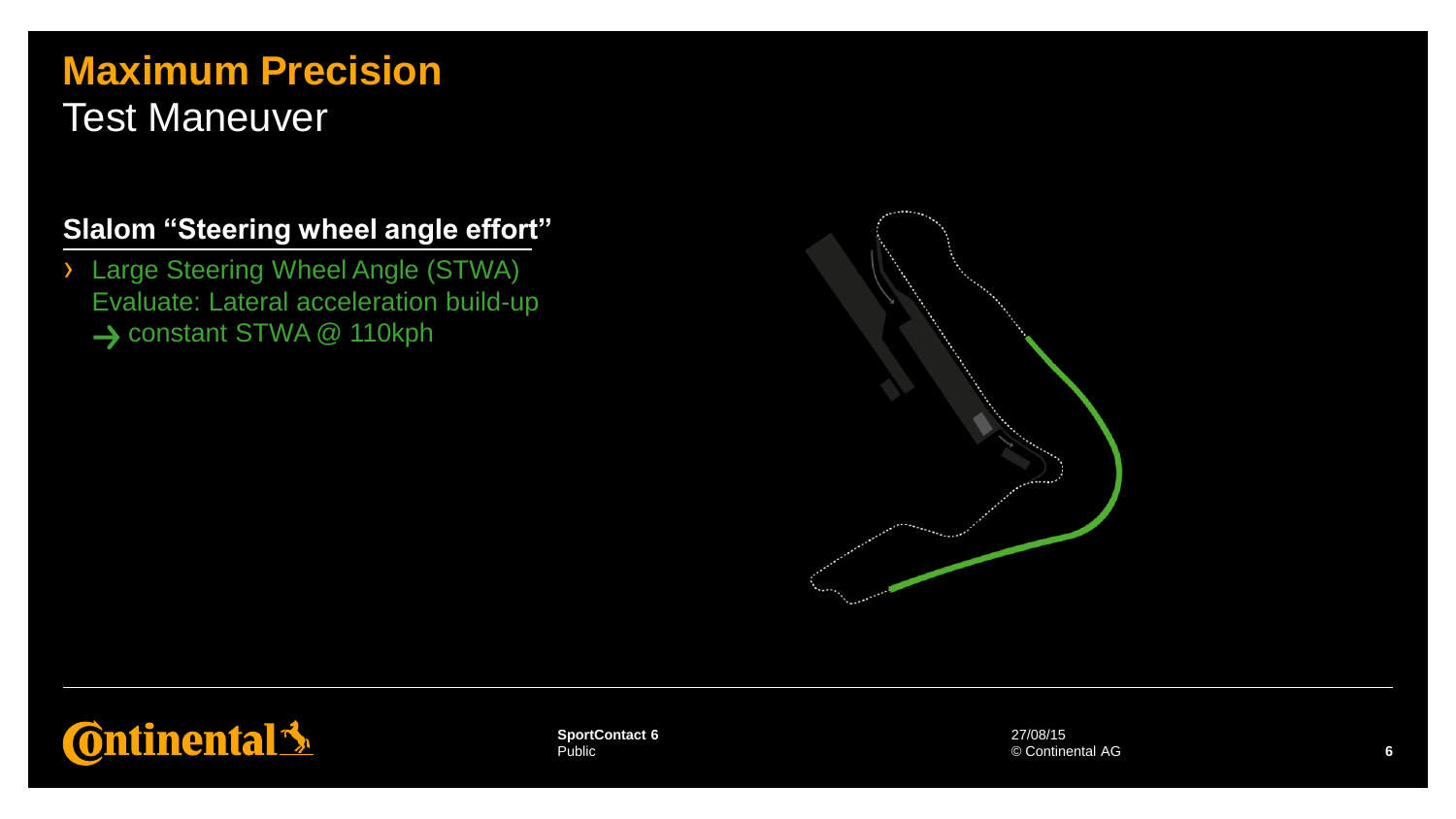### **Maximum Precision** Test Maneuver

#### **Slalom "Steering wheel angle effort"**

› Large Steering Wheel Angle (STWA) Evaluate: Lateral acceleration build-up → constant STWA @ 110kph

#### **Slalom "On-center response"**

› Small Steering Wheel Angle (STWA) Evaluate: Vehicle heading → constant STWA @ 110kph





Public **SportContact 6** 27/08/15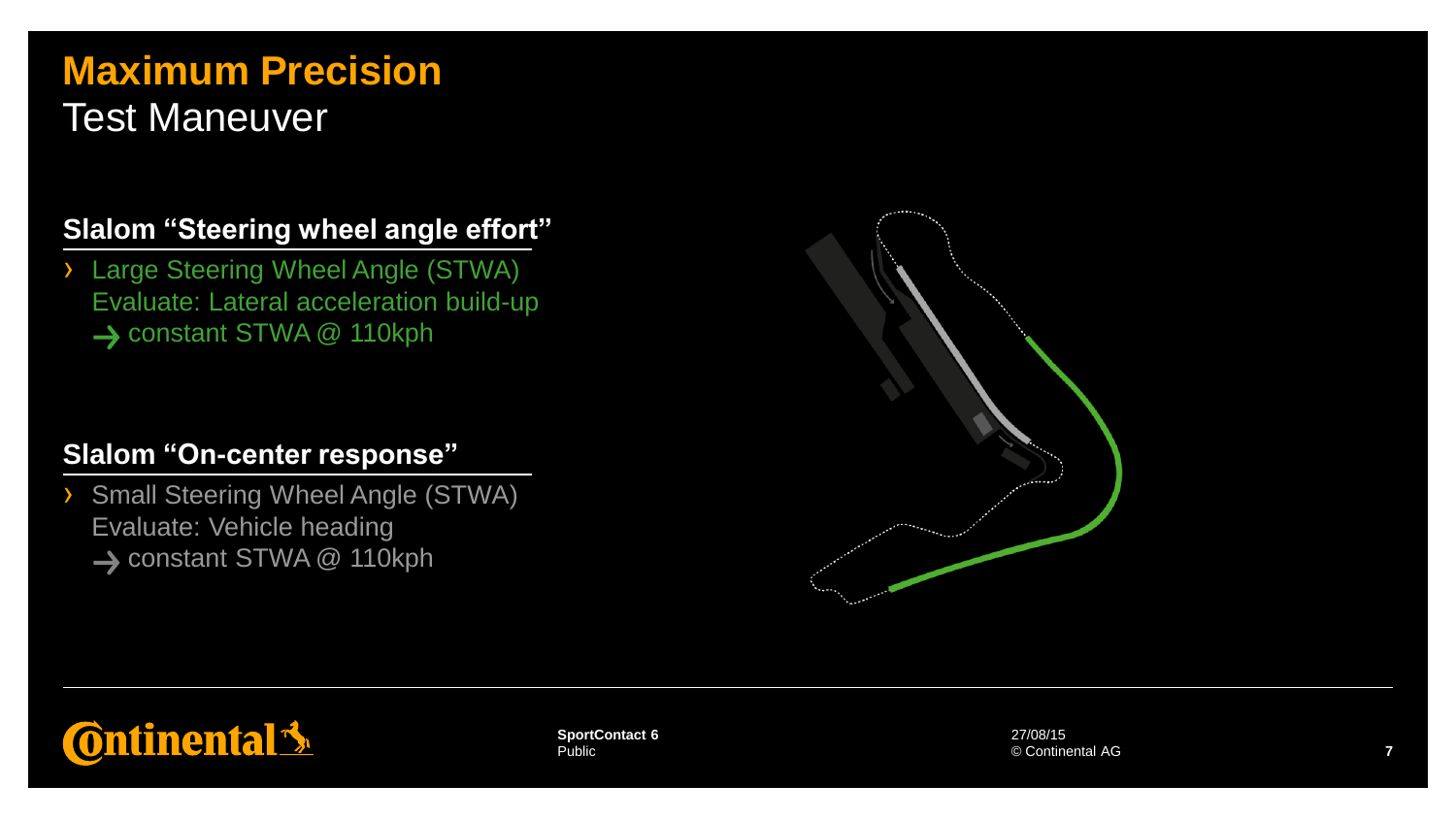### **Maximum Precision Schedule**

| <b>Introduction</b>              | 10 min. |                  |              |                 |           |
|----------------------------------|---------|------------------|--------------|-----------------|-----------|
| <b>Group splitting (A, B, C)</b> |         |                  |              |                 | 40 min.   |
|                                  |         | EVO <sub>1</sub> | <b>EVO 2</b> | SC <sub>6</sub> |           |
|                                  | 1. Run  | A                | B            | C               |           |
| <b>Test program</b>              | 2. Run  | C                | A            | B               |           |
|                                  | 3. Run  | B                | C            | A               |           |
|                                  | 4. Run  | A                | B            |                 |           |
| <b>Evaluation</b>                |         |                  |              |                 | $10$ min. |